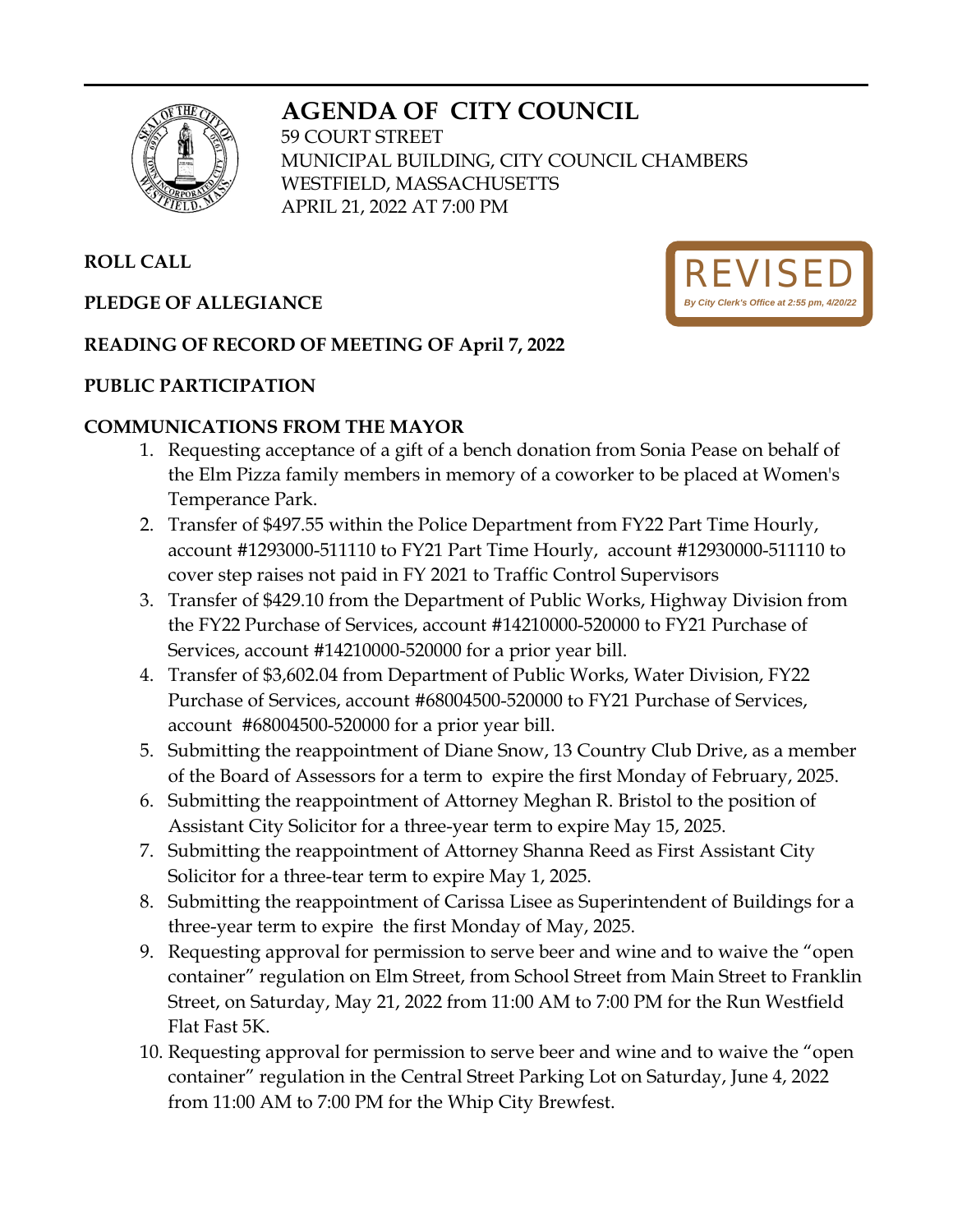#### **REPORTS OF CITY OFFICERS**

11. City Clerk Karen Fanion submitting the annual Junk Dealer and Junk Collector License Renewals for 2022.

## **PETITIONS, REMONSTRANCES, AND OTHER PAPERS**

- 12. R Levesque Associates Inc. submitting a Zone Change petition for Lockhouse Development, LLC c/o Joseph Kelley, for 0 Lockhouse Road (parcel 230-18-1A) from current Business A (BA) & Residence C-1 (RC-1) to entirely Residence C (RC).
- 13. Hometown Structures, 627 Southampton Road, Westfield, Andrew Kurtz, Representative, submitting a petition for a zoning amendment at 627 Southampton Road, current zoning Industrial A and Business A to all Industrial A. A public hearing is required.

## **REPORTS OF COMMITTEES**

#### Finance Committee

- 14. A Grant in the amount of \$20,150.00 from the Massachusetts Emergency Management Agency to the Westfield Emergency Management Agency to be used by June 30, 2022.
- 15. A Grant in the amount of \$5,502.00 from the Massachusetts Emergency Management Agency to the Westfield Emergency Management Agency for the extended deadline for unused funds from an FY20 grant which needs to be used by June 30, 2022.
- 16. A Grant in the amount of \$59,800.00 from the Executive Office of Public Safety and the Department of Homeland Security to the Police Department for a virtual training simulator.
- 17. Appropriation of \$200,000.00 from Free Cash (1000-359000) to the Engineering Department, Construction account #14110000-589200 for new pavement on Union Street.
- 18. Appropriation of \$14,000.00 from Free Cash (1000-359000) to Council on Aging, Purchase of Services account #15410000-520000 for estimated last quarter of FY22 gas and electric costs.
- 19. Transfer of \$9,000.00 within the Police Department, from Full Time Hourly account #12100000-511100 to Intergovernmental account #12100000-560000 for the tuition of three officers to attend the Western Mass Police Academy.

## **UNFINISHED BUSINESS**

- 20. Second Reading and Final Passage of an Order entitled "AN ORDER ESTABLISHING A REVOLVING ACCOUNT ENTITLED "OFF STREET PARKING LOT MAINTENANCE COSTS ACCOUNT", replacing a previously adopted order.
- 21. Second Reading and Final Passage of an Ordinance entitled "AN ORDINANCE AMENDING THE CODE OF ORDINANCES, CITY OF WESTFIELD, ADOPTED